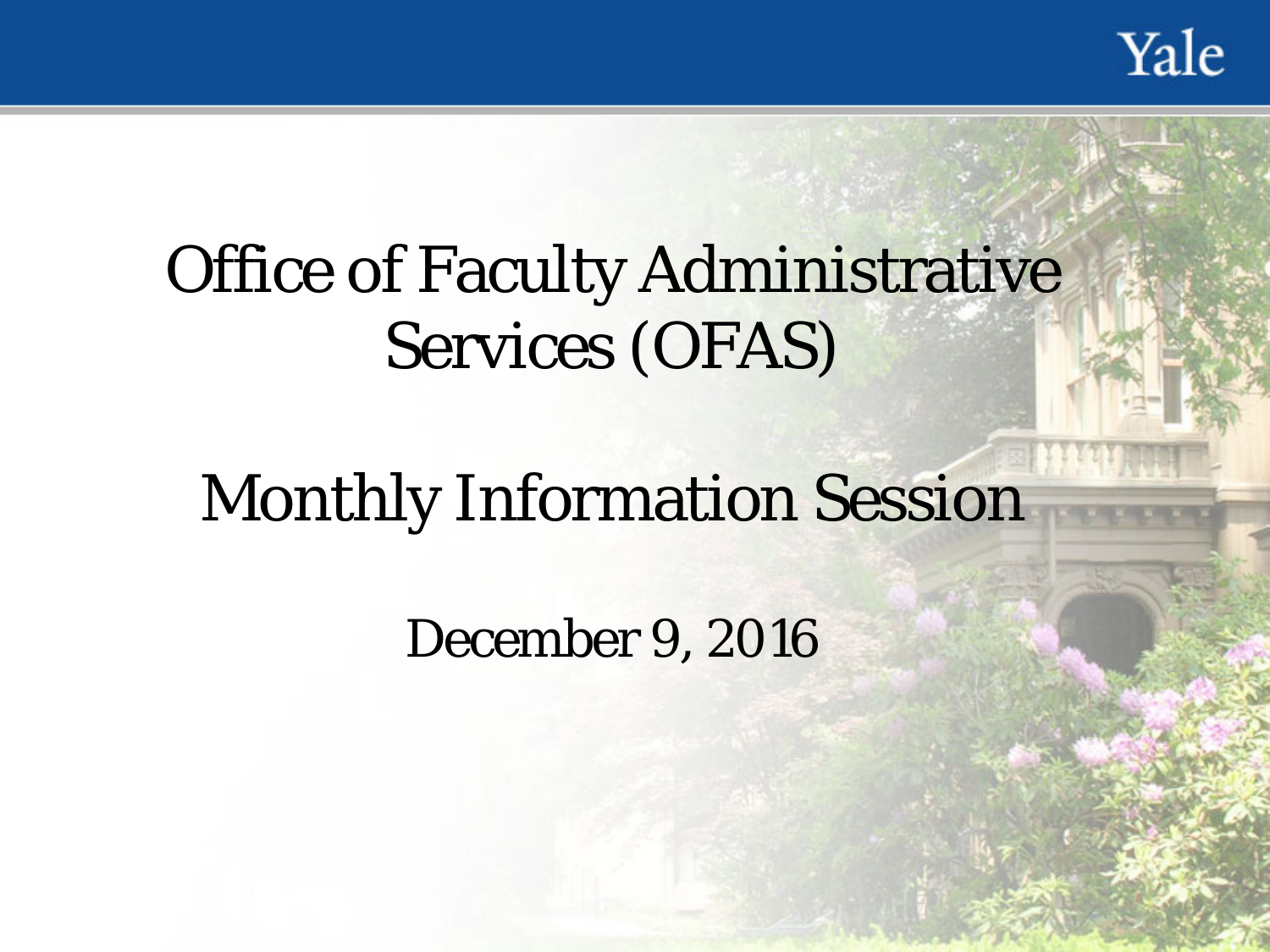



- Housekeeping and Updates
- Parker Emerson on International Faculty
- Faculty leaves Procedures and Policies
- Onboarding reminder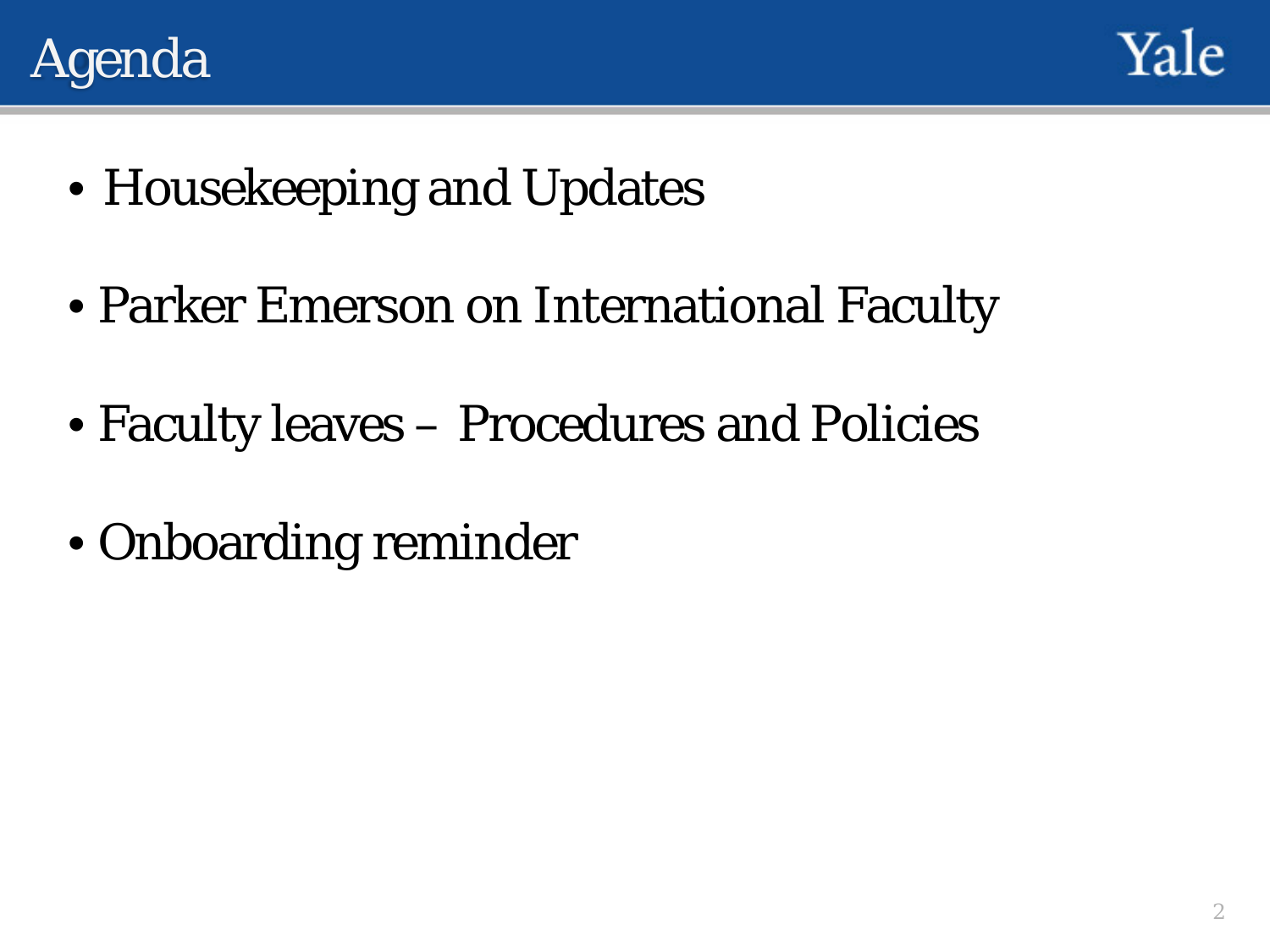Deadlines to submit transactions for processing, includes supporting documents and entry into Workday, to allow time to obtain approvals from the Offices of the FAS Dean and the Provost

- **FAS – 9th of every month**
- **Professional schools – 15th of every month**
- Processing priority is given to items due in the current month or earlier



• Transactions in Workday that are more than 1 month old and missing supporting documents may be sent back.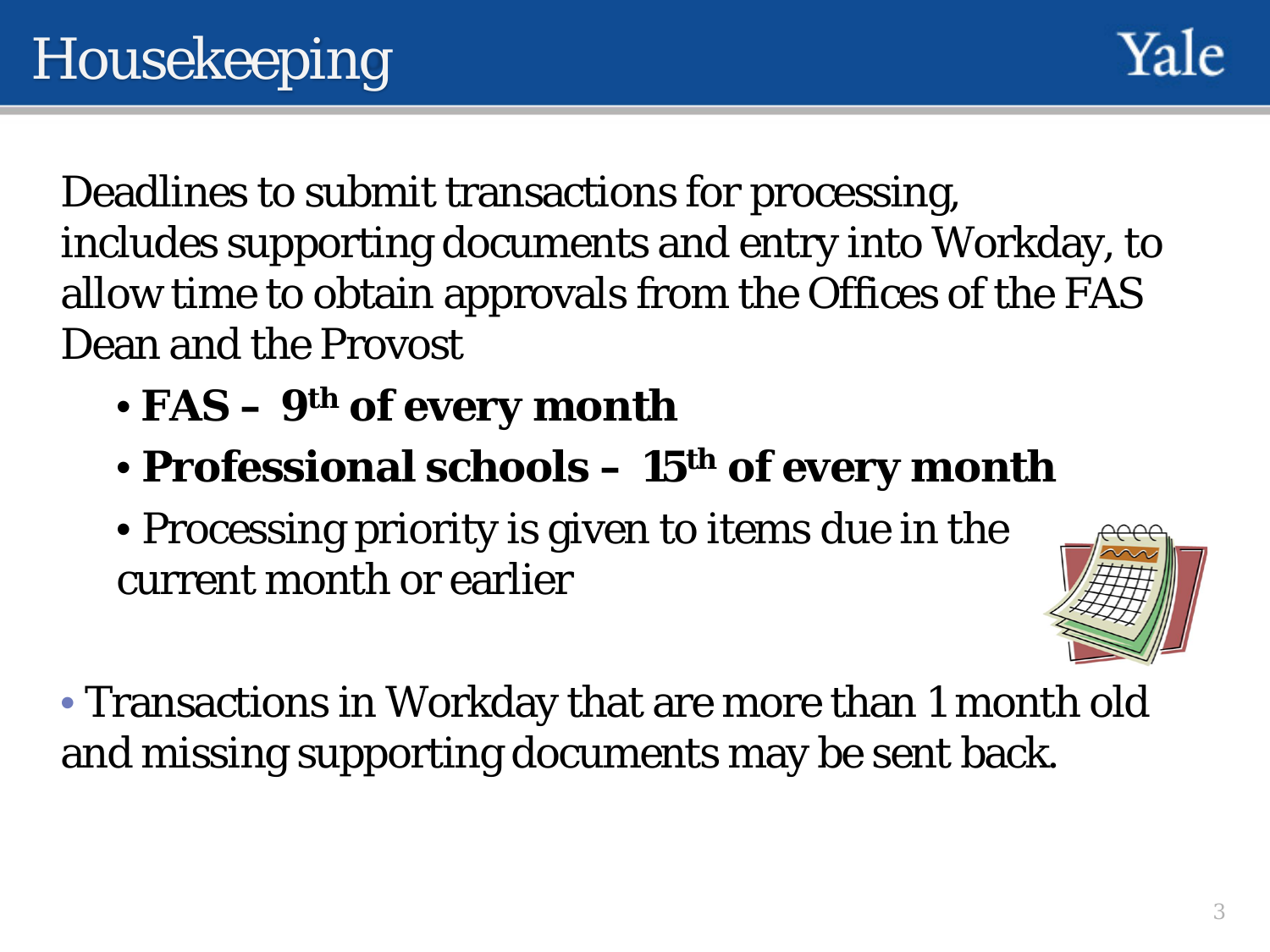

Info session presentations from 2015-16 are available [online at http://facultyadmin.yale.edu/monthly](http://facultyadmin.yale.edu/monthly-information-session-presentations)information-session-presentations

Sessions from prior years are still on ClassesV2, <https://classesv2.yale.edu/portal>.

OFAS Training sessions

• Will resume in January

OFAS website update

• FAS pages will redirect to the FAS website (fas.yale.edu)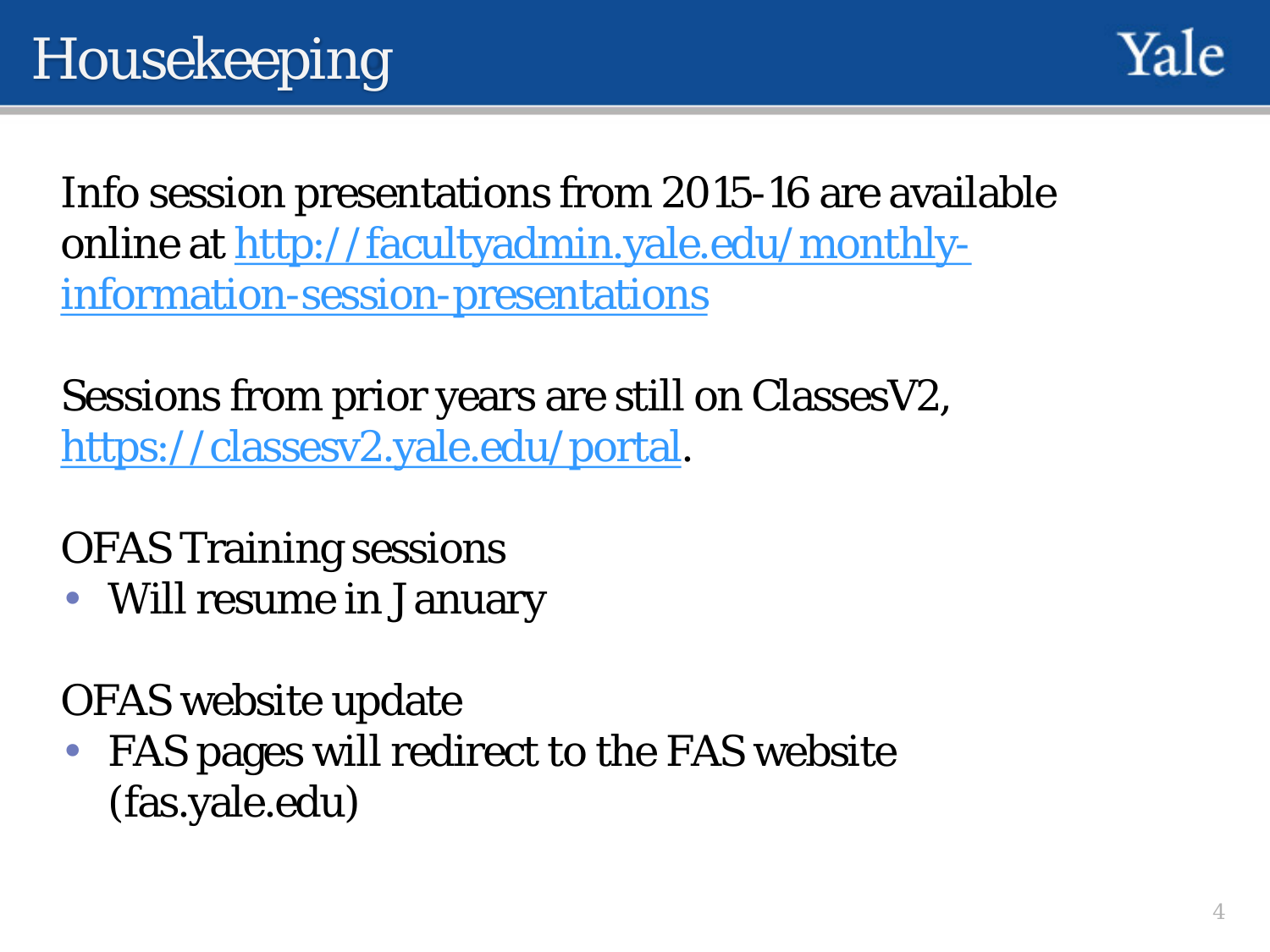### Basic procedure for academic leaves:

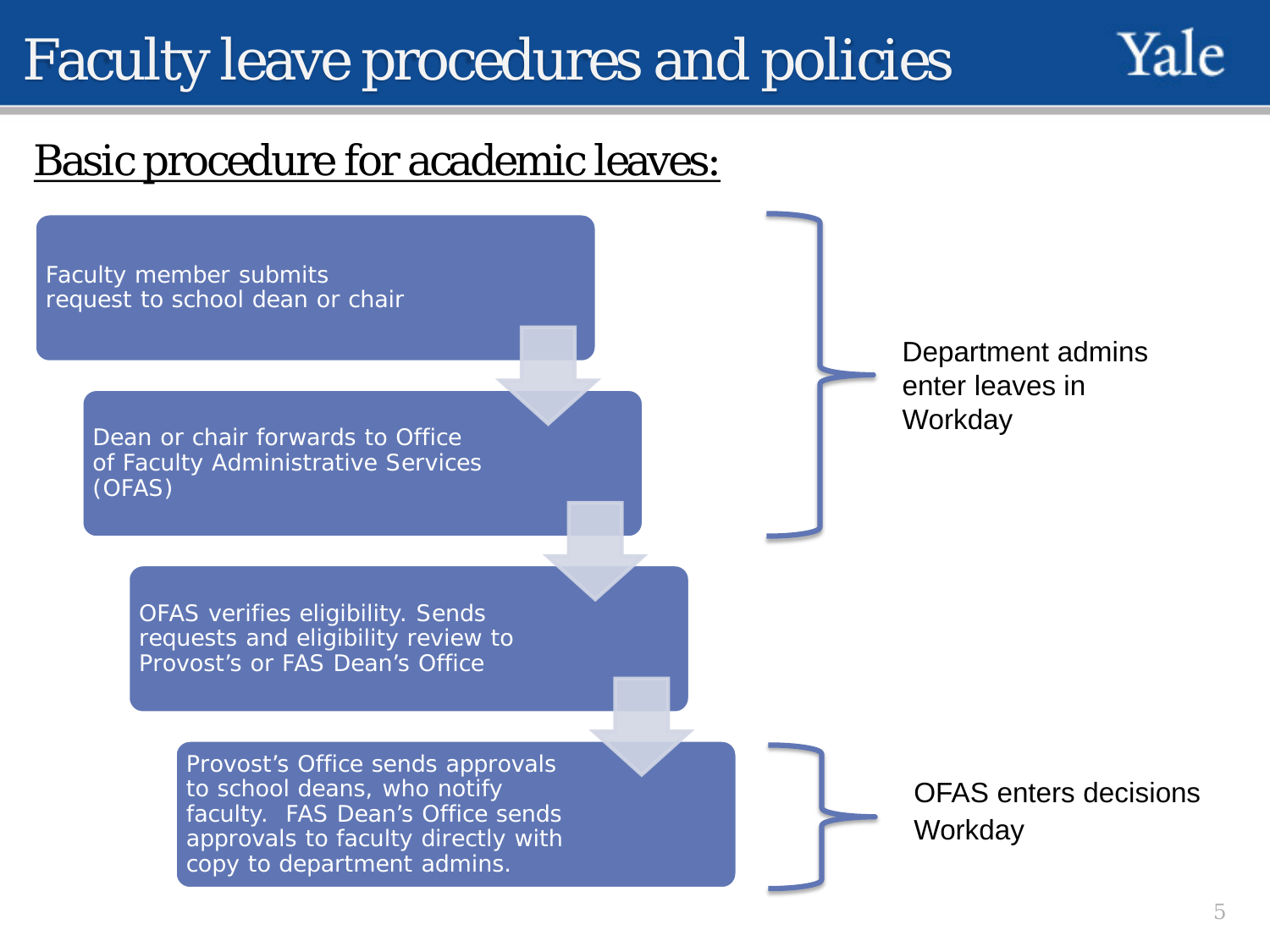

### Basic procedure for academic leaves:

When entering leaves in Workday,

- As rule, all *academic leaves* span the entire term or year. That is, they must *begin on either July 1 or January 1* and *must end on either June 30 or December 31.*
- A To Do will go out to the Academic HR Support specialist 30 days prior to the end date to return the faculty member from leave.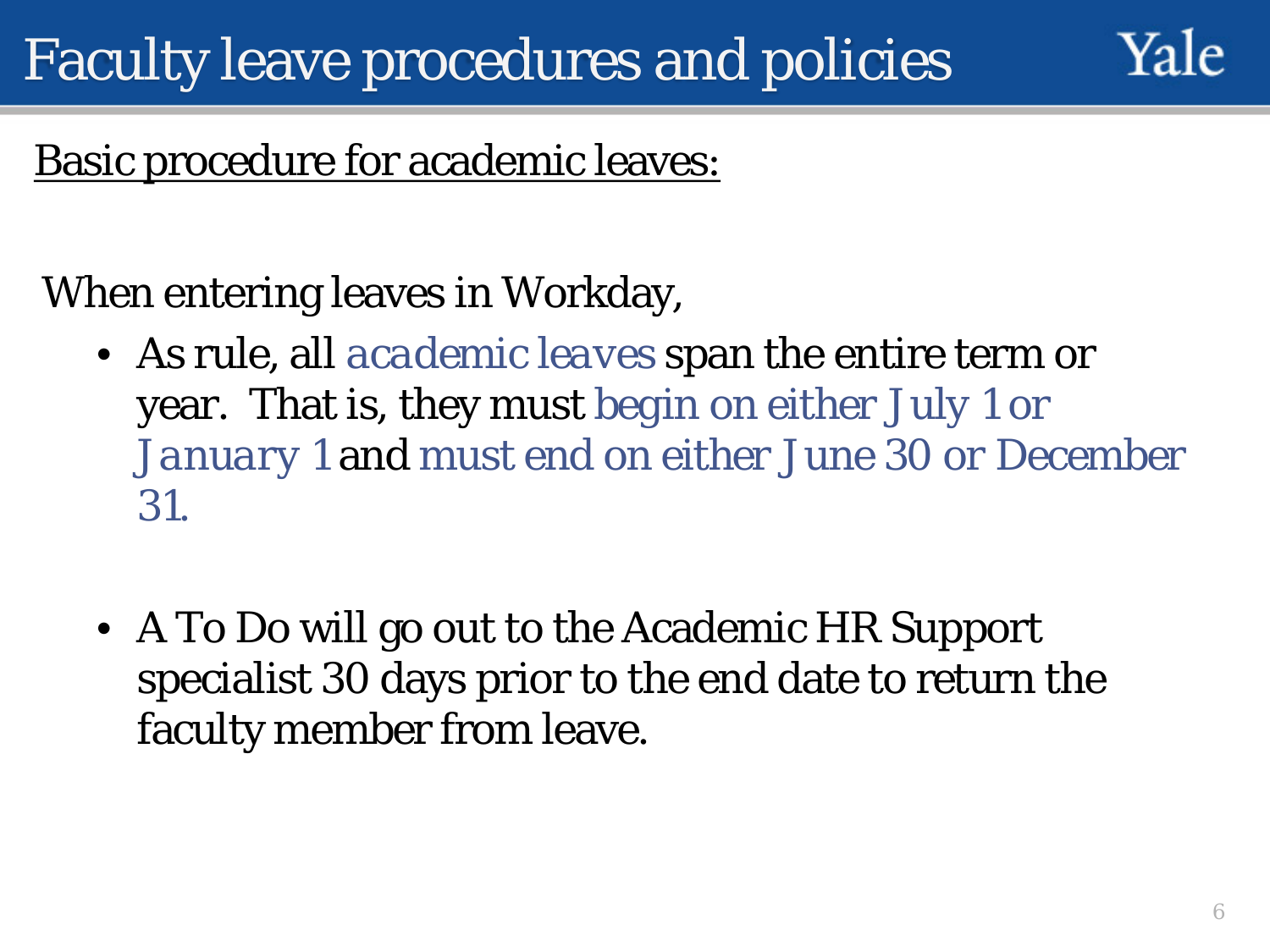- Leave is a privilege, not a right. All leave requests must be approved by the Provost's Office.
- All faculty planning to take an academic leave must submit a leave request, preferably using the form, *Request for Faculty Leave*.
	- [http://facultyadmin.yale.edu/resources/leaves-teaching](http://facultyadmin.yale.edu/resources/leaves-teaching-relief)relief
- Deadline to submit requests to Office of Faculty Administrative Services: November 30, 2016

 $\alpha$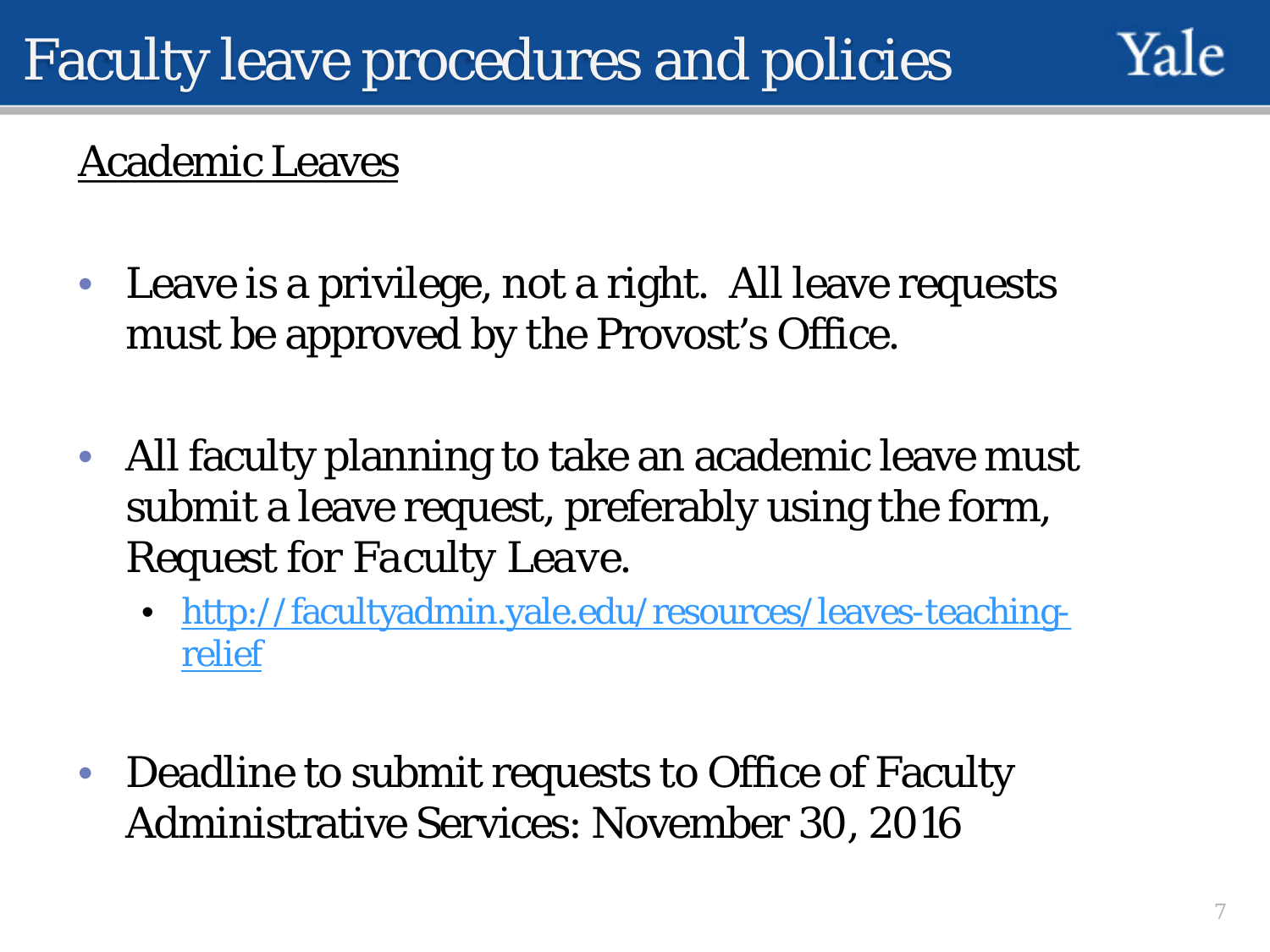## Yale

### Academic Leaves (con't)

- Maximum period of a leave is one academic year
	- Can be taken within a single academic year or split between two successive academic years
- Faculty member is expected to return to Yale for a full year of teaching following a leave
	- This does not apply to a tenured faculty member who retires at the end of a scheduled leave or a non-tenured faculty member who has been granted permission to take a leave for which he or she is eligible in the final year of appointment.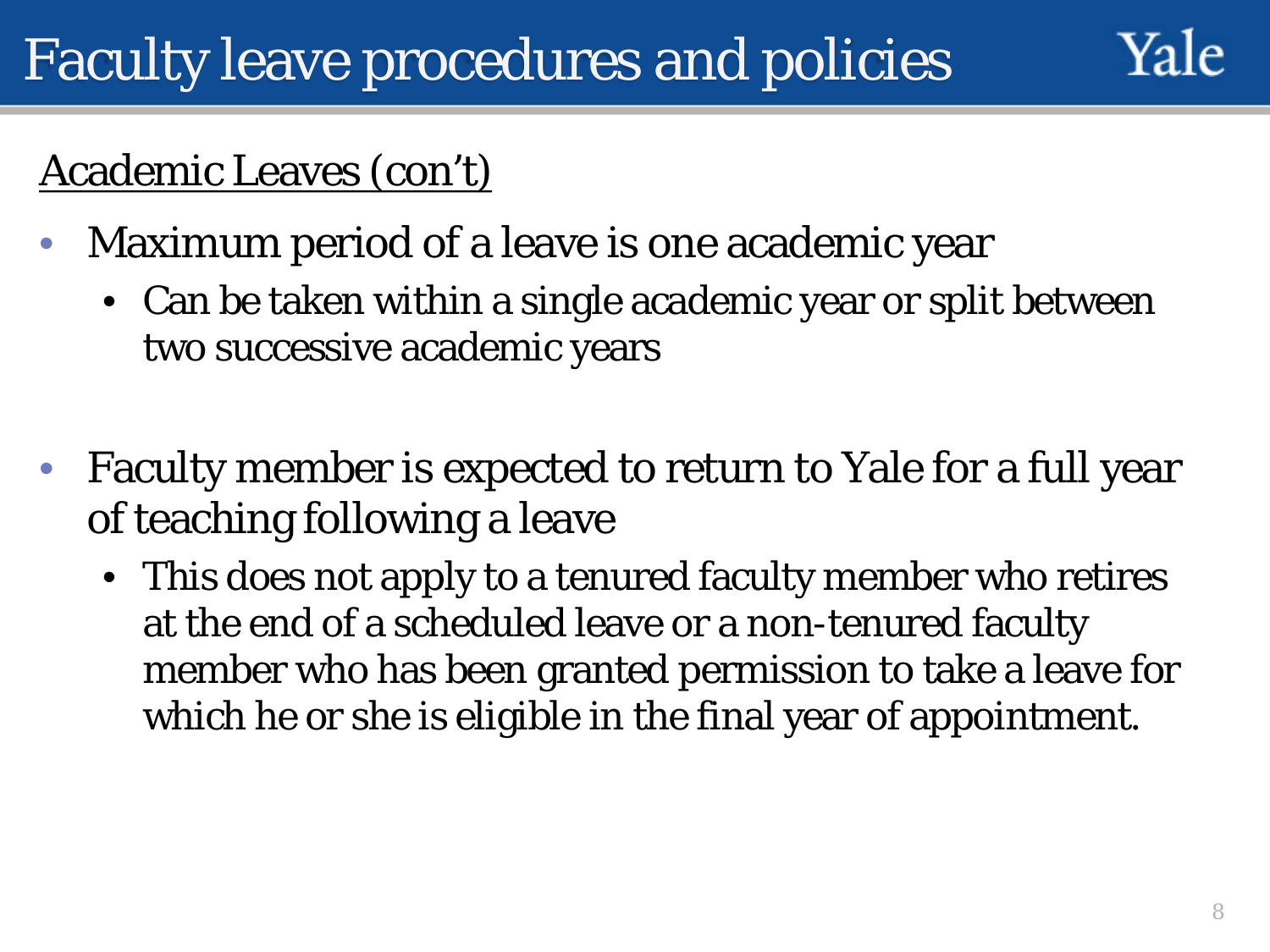#### Academic Leaves (con't)

- No faculty member may be on leave, paid or unpaid, more than 4 semesters in 7 years, unless required by law
	- Exceptions may be considered for leaves such as child rearing, caregiving, or public/military service
- Yale Corporation must approve all exceptions.
- Any FAS faculty member who is successful in obtaining outside funding is eligible to receive one half of the resulting salary savings to Yale up to \$25,000 in an individual research account.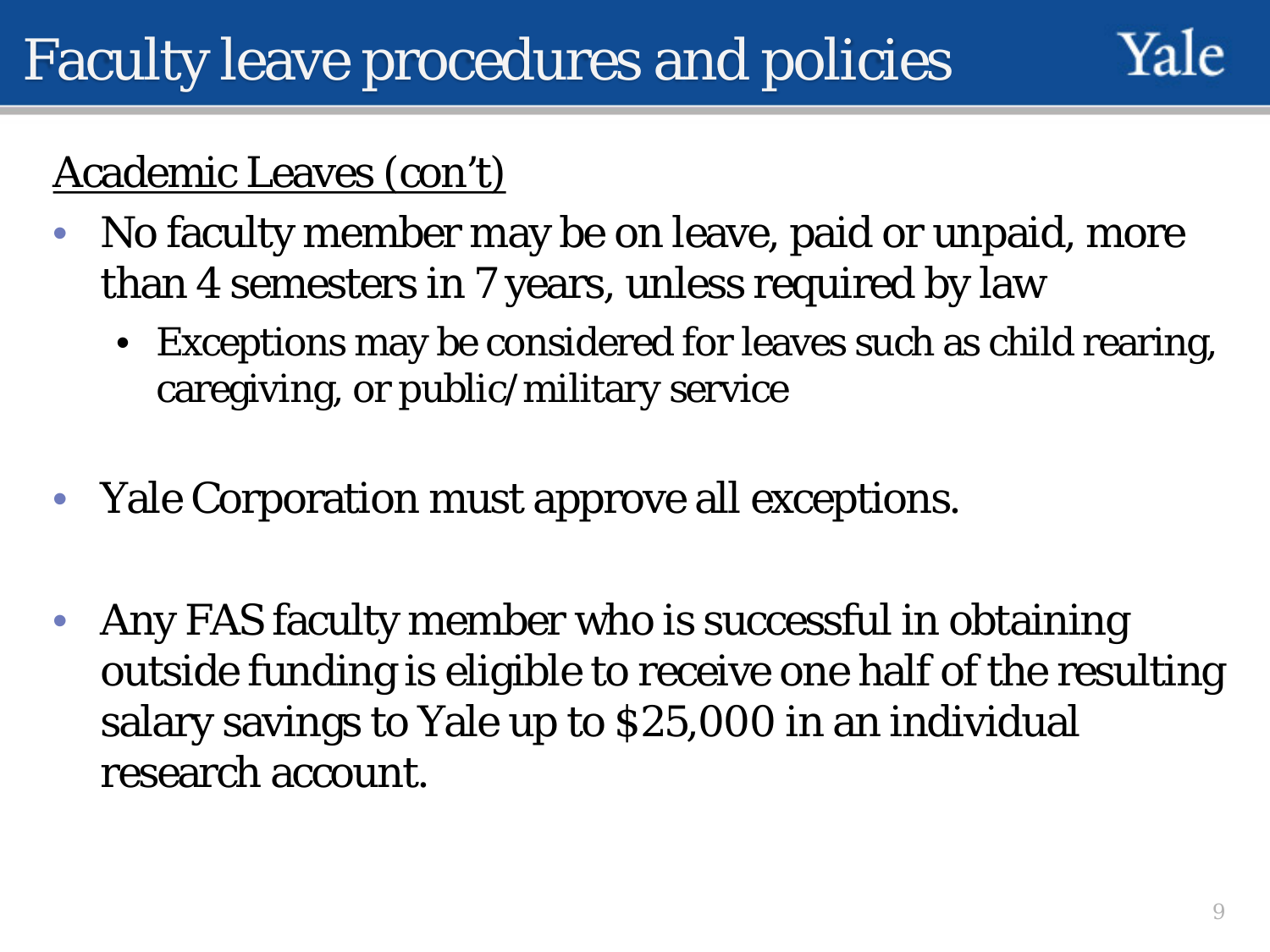#### Academic Leaves (con't)

- Faculty are not allowed to "bank", i.e. save, leaves.
- If a faculty member wishes to defer a leave, or is asked by the dean or chair to defer a leave, he or she may submit a request to keep academic leaves on schedule.
- Leaves cannot be taken back to back.
- The faculty member must return to full teaching and administrative duties *for at least one year prior* to taking the next leave.

 $\alpha$ |e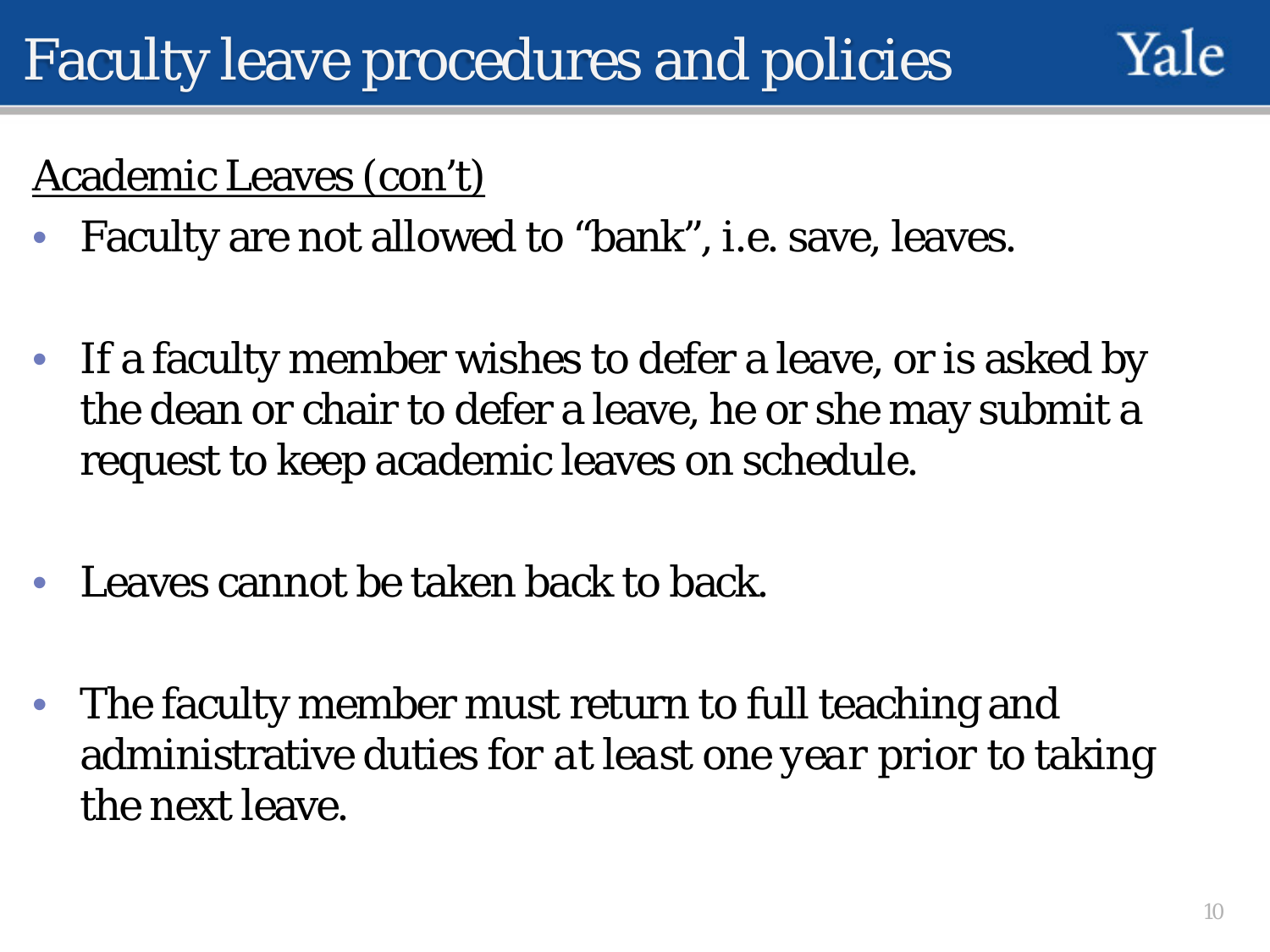Tenured faculty leaves:

- Triennial Leave of Absence (TLA) Most common leave for tenured ladder faculty, not Sabbatical
	- Eligible after five semesters of teaching, essentially once every three years
- Special Triennial Leave (STL) Allows faculty to take full year at half salary
	- Same time eligibility as TLA
	- Must have outside fellowship
- Special Leave (SPL) Full year, full pay
	- Given to faculty who defer leaves for specific administrative service, i.e. department chairs, school deans, heads of residential colleges, some directors of major centers or institutes
	- Occasionally given to new hires who may have been due for leaves at their prior institution the contract of the contract of the contract of the contract of the contract of the contract of the contract of the contract of the contract of the contract of the contract of the contract of the contract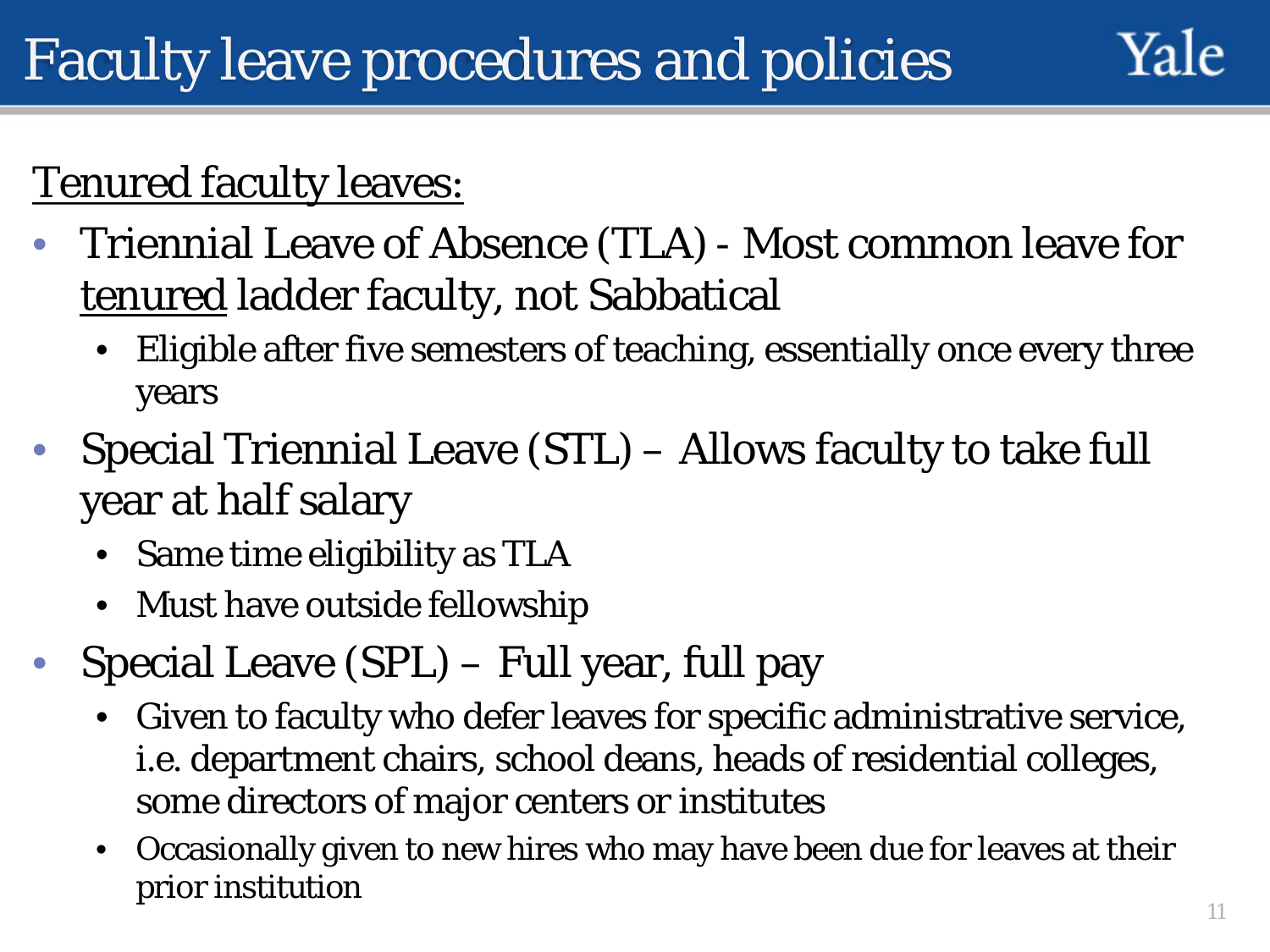## Yale

### Tenured faculty leaves (con't):

- Sabbatical (SAB) Allows faculty to take other employment while on leave
	- First eligible after four years without paid leave, then after every six years
	- May take one semester or two, but only receives one semester of pay
- Senior Faculty Fellowship (SFF) Most commonly used when faculty member receives an external award
	- Faculty member must teach for six years without a paid leave
	- Full year of leave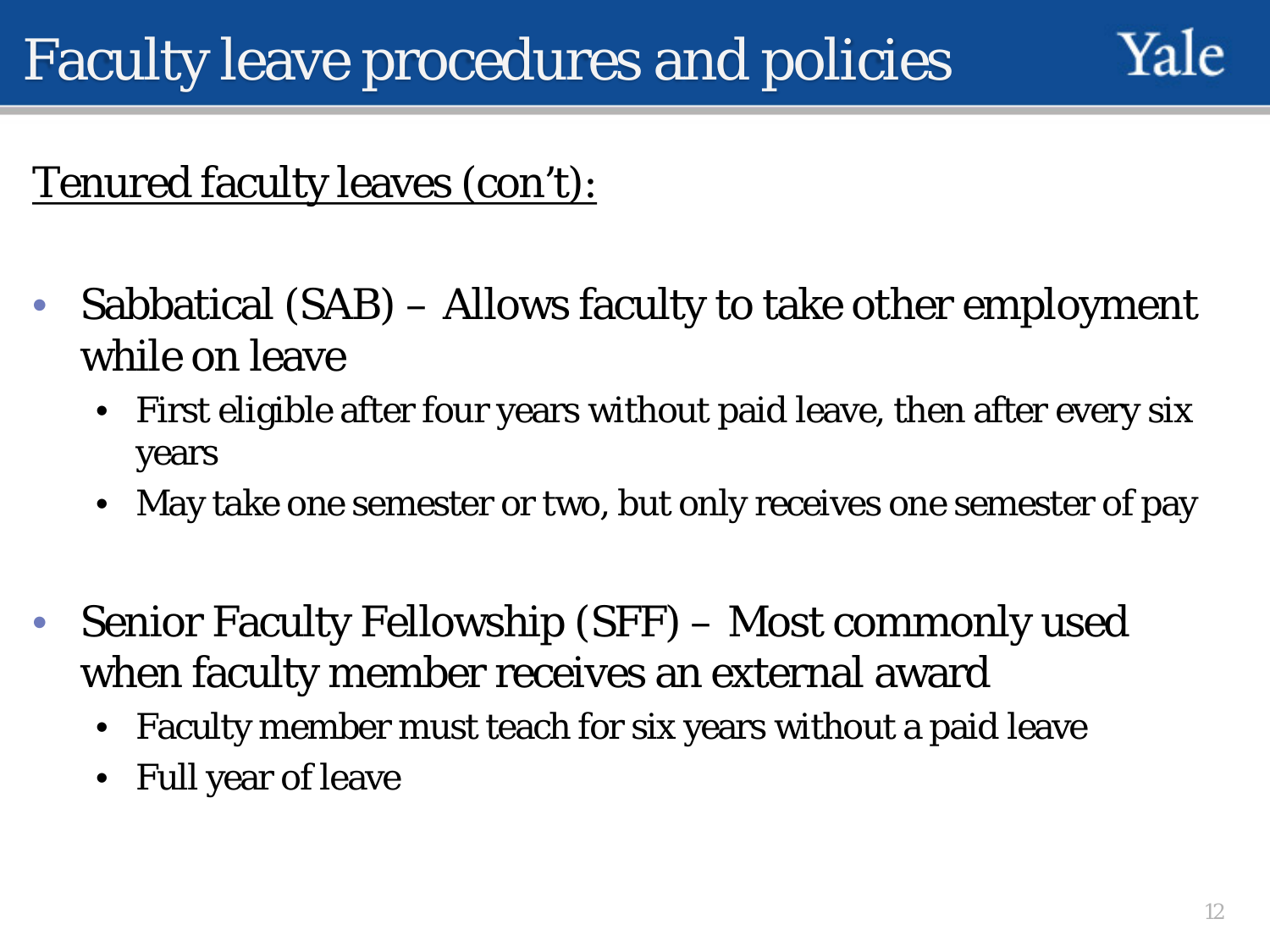Non-Tenured ladder faculty leaves (for schools following the FASTAP model, i.e. FAS, FES, Divinity, and Art):

- Morse (MOR) and Junior Faculty Fellowships (JFF) Full pay, year-long leave for Assistant Professors
- Associate Professor Leave (APL) Full pay, year-long leave for Associate Professors on Term
- Note: Faculty must submit proposals describing their research plans well in advance of requesting these leaves to school dean.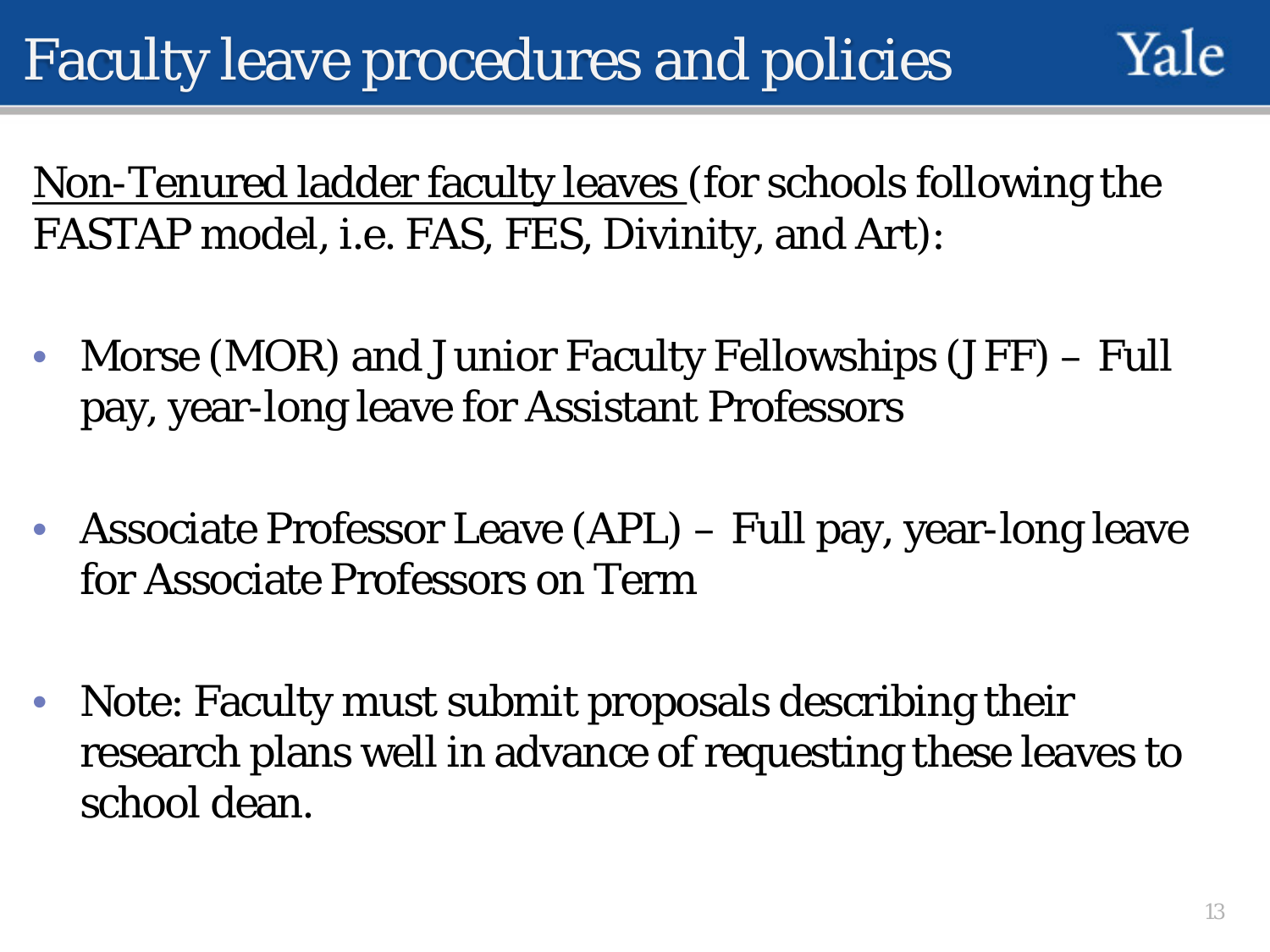### Teaching relief and work reduction (academic status):

- Faculty on phased retirement must submit a form indicating which term or terms will be used for work reduction
- Teaching Relief for Child Rearing (TRC) is not a leave
	- Faculty member is only relieved of teaching duties but is expected to continue with administrative duties within reason
	- Faculty member must submit the following:
		- A template letter attesting that he or she is primary caregiver during the term requested
		- Letter from spouse's employer attesting that he or she is working at least 50% time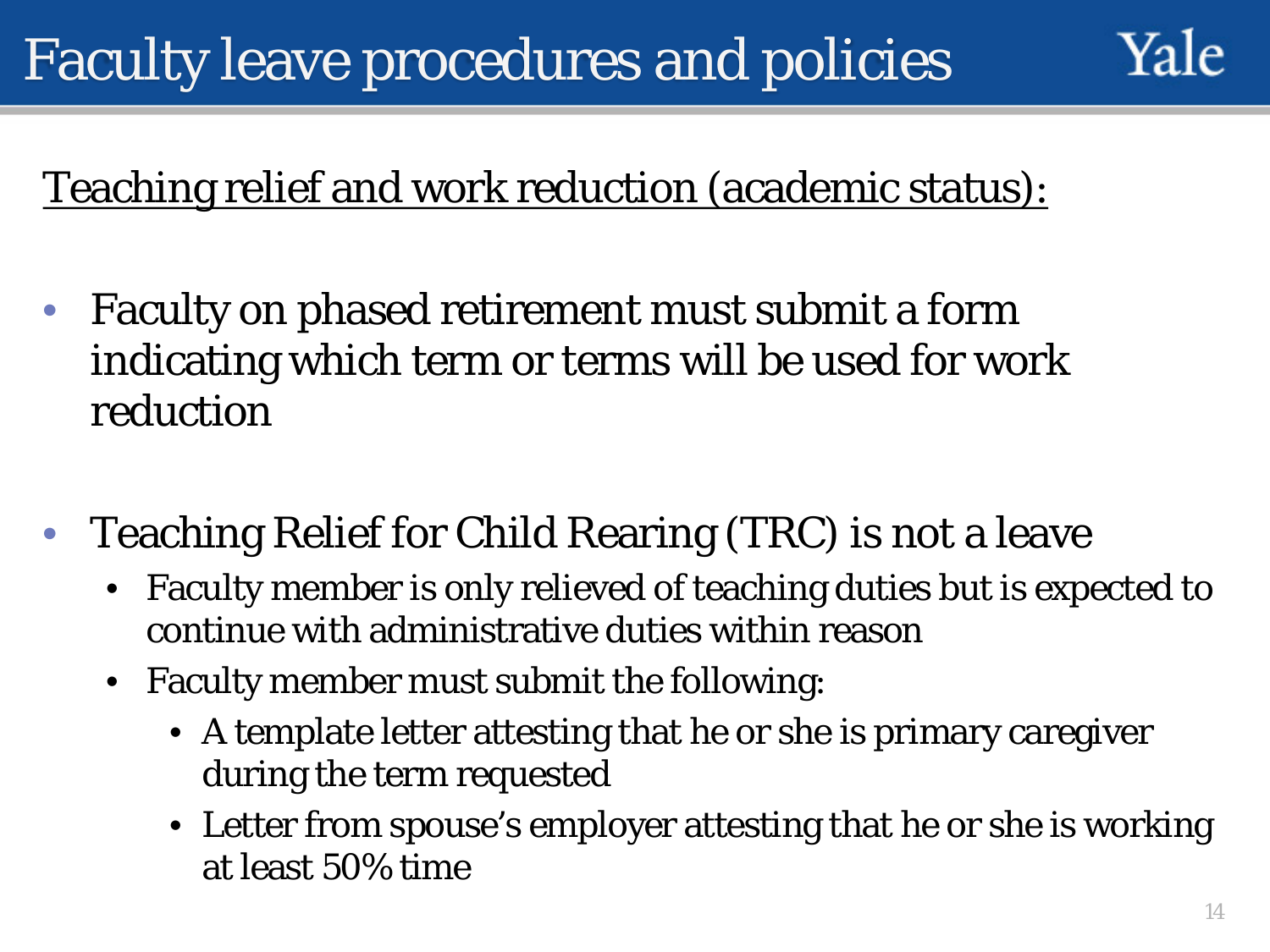

### Teaching relief and work reduction (con't):

- Short-term medical disability Faculty member must submit a letter from a physician indicating the period of incapacitation
- Secondment Special service approved by the Provost's Office.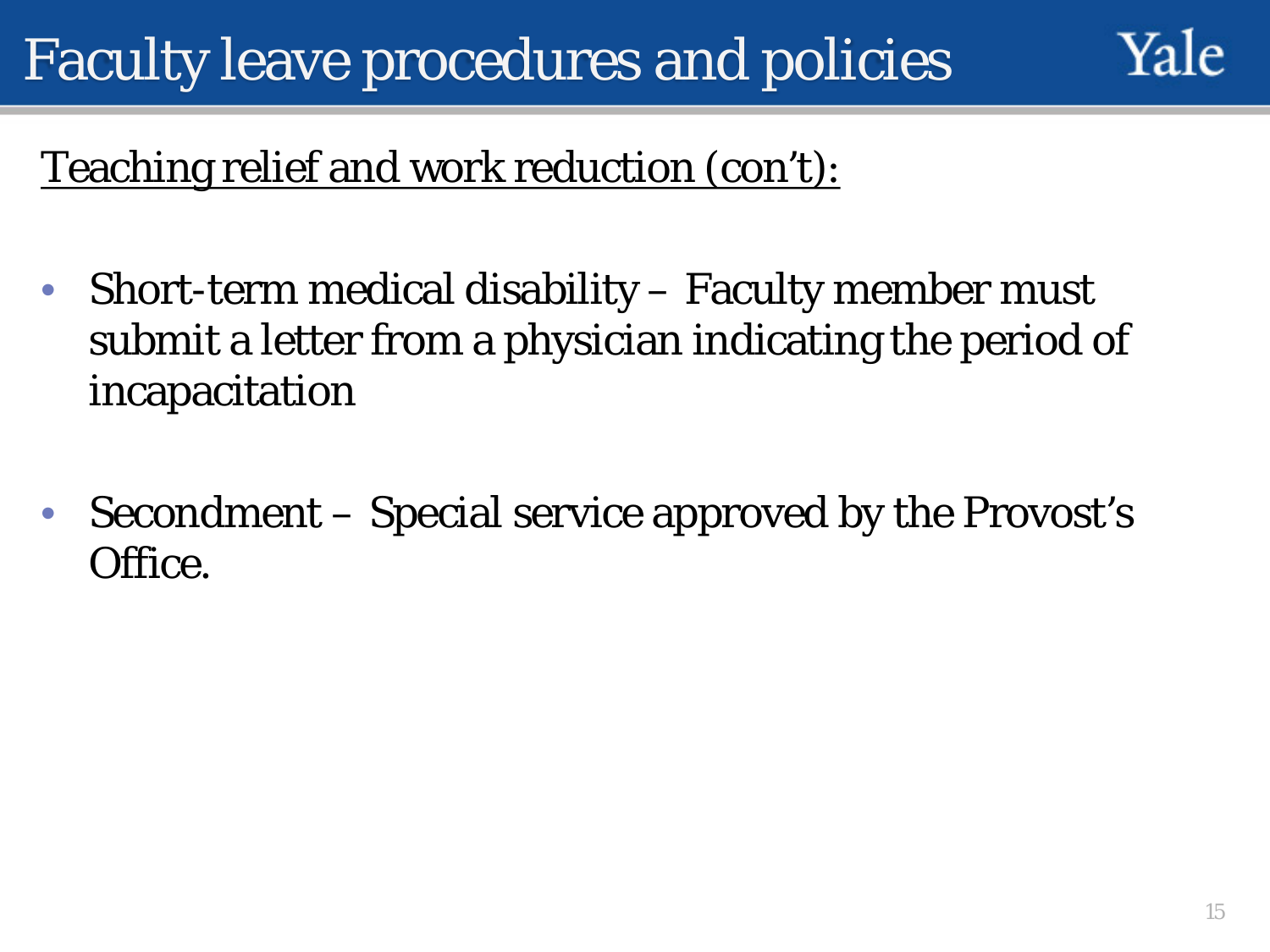- Non-tenured ladder faculty member receive an extension of term and final year date by taking one of the following:
	- Teaching Relief for Child Rearing (two semesters)
	- Caregiver Leave (one semester)
	- Child Rearing Leave (two semesters)
	- Short-term medical disability (two semesters)
	- Public Service
- The maximum number of extensions is 2 for a TRC and a total of 3 per faculty member
- For more information regarding leaves
	- Faculty Handbook, Section XVII [\(http://www.yale.edu/provost/handbook/](http://www.yale.edu/provost/handbook/))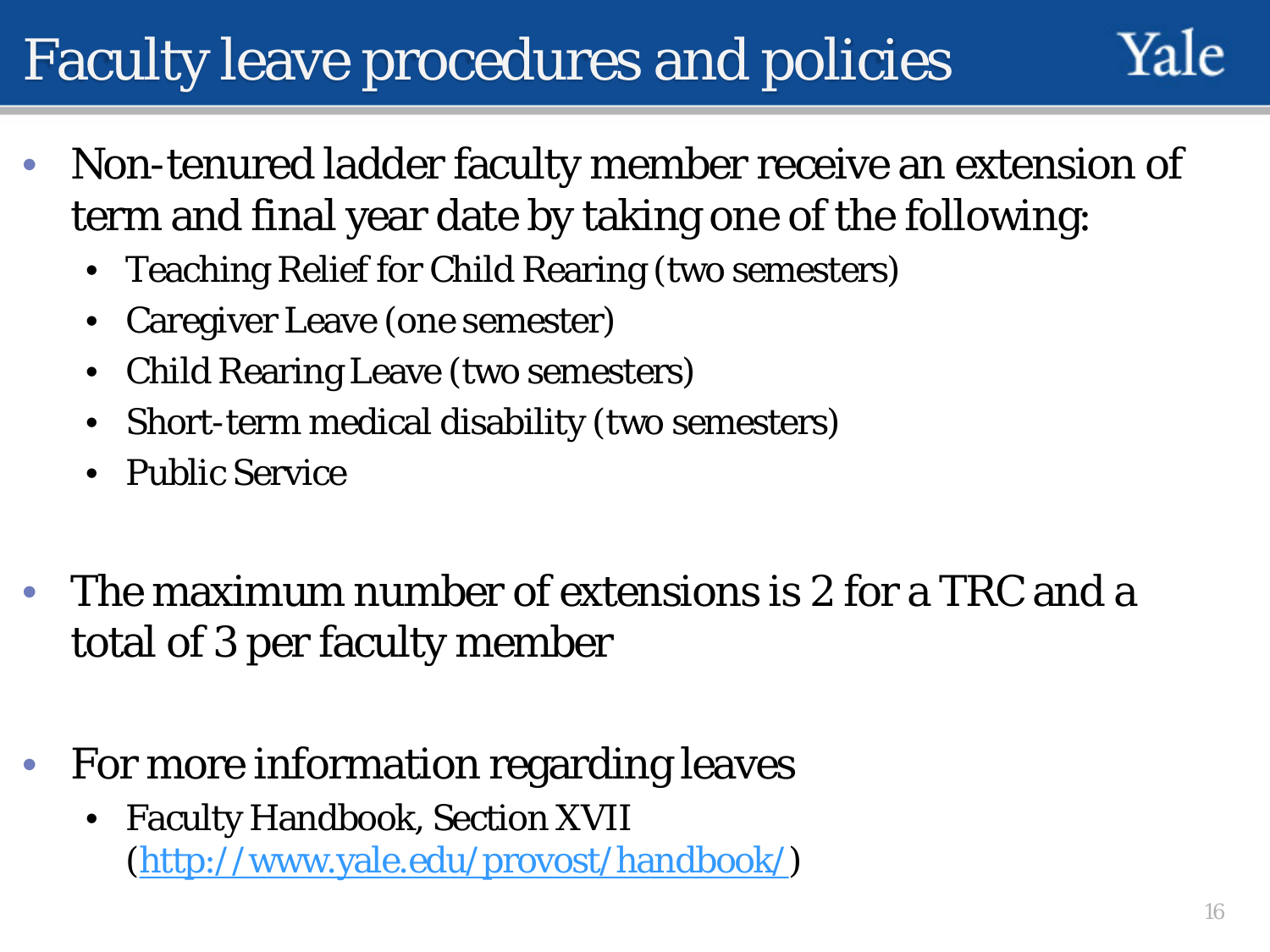# Onboarding new faculty hires

### Review documents on OFAS website at [http://facultyadmin.yale.edu/onboarding-procedures](http://facultyadmin.yale.edu/onboarding-procedures-faculty-arrivals)faculty-arrivals

- **New Faculty Checklist**
- Faculty Data Collection Form, part 2
- Template Welcome Email
	- **Workday onboarding messages [\(http://facultyadmin.yale.edu/workday-onboarding](http://facultyadmin.yale.edu/workday-onboarding-messages)messages)**
- International Faculty Onboarding list
- Transfer-in Checklist